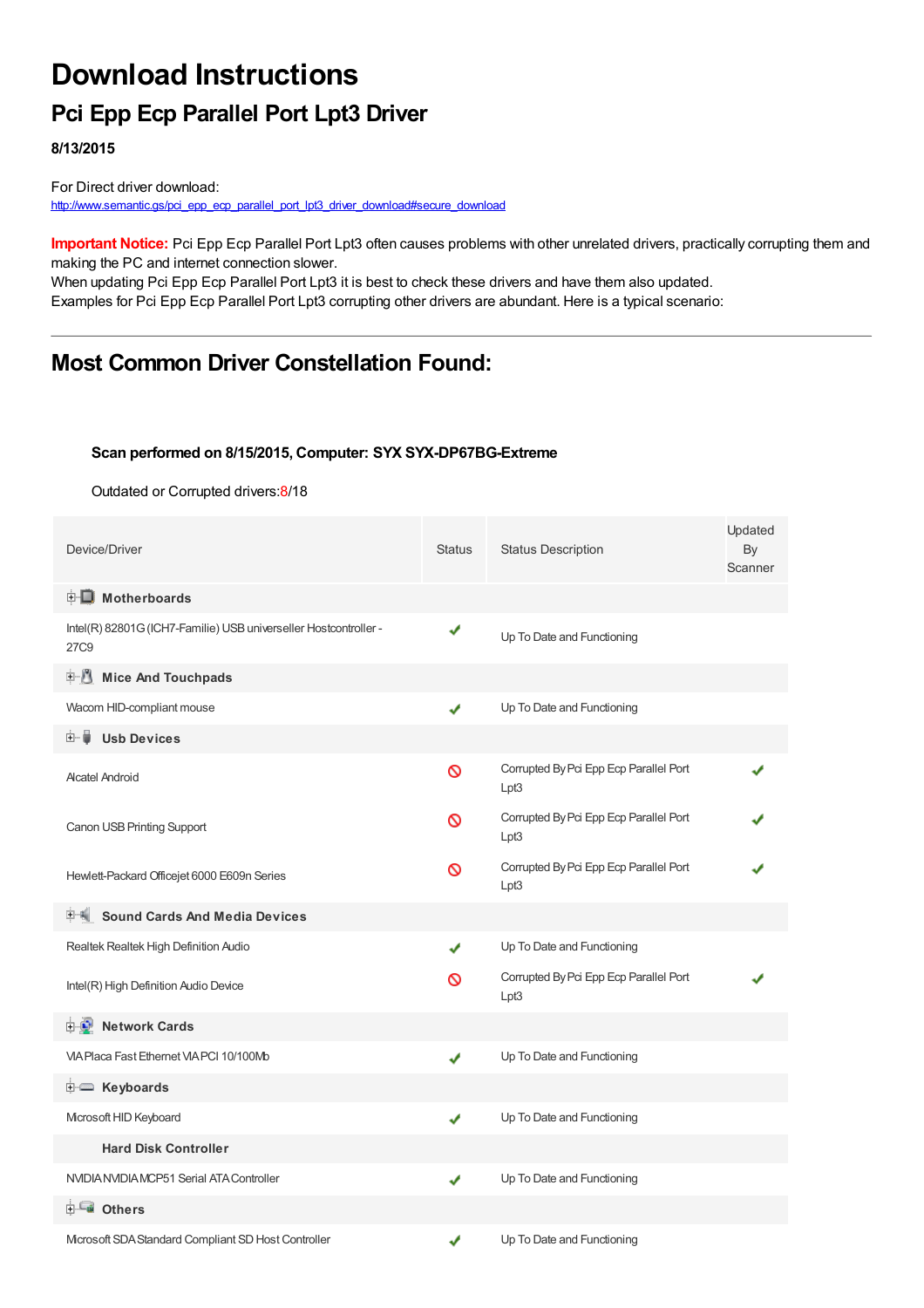| Intel Intel(r) AIM External TV Encoder Driver 4 |   | Outdated                                       |  |
|-------------------------------------------------|---|------------------------------------------------|--|
| <b>Cameras, Webcams And Scanners</b><br>中心      |   |                                                |  |
| Canon Canon MP560 ser                           | ✔ | Up To Date and Functioning                     |  |
| <b>Dideo Cards</b>                              |   |                                                |  |
| Intel(R) HD Graphics                            |   | Outdated                                       |  |
| <b>E-M</b> Input Devices                        |   |                                                |  |
| Microsoft USB Human Interface Device            | ଷ | Corrupted By Pci Epp Ecp Parallel Port<br>Lpt3 |  |
| <b>E-TP</b> Port Devices                        |   |                                                |  |
| PROLINK PROLINK Diagnostics Device (COMB)       |   | Up To Date and Functioning                     |  |
| Monitors<br>中山                                  |   |                                                |  |
| Sony Digital Flat Panel (1024x768)              | J | Up To Date and Functioning                     |  |
| Mobile Phones And Portable Devices              |   |                                                |  |
| <b>Acer NOKIA</b>                               | ଷ | Corrupted By Pci Epp Ecp Parallel Port<br>Lpt3 |  |

## **Pci Epp Ecp Parallel Port Lpt3 Driver Models:**

| <b>Driver Model</b>                                  | <b>Original</b><br><b>Upload Date</b> | Last<br><b>Modification</b> | <b>Driver File</b>                                                                | <b>File</b><br><b>Size</b> | <b>Most Compatible</b><br><b>Computer Model</b> | <b>Availabilty To</b><br><b>Scanner</b> |
|------------------------------------------------------|---------------------------------------|-----------------------------|-----------------------------------------------------------------------------------|----------------------------|-------------------------------------------------|-----------------------------------------|
| <b>Pci Epp Ecp Parallel Port</b><br>Lpt3 F32773      | 8/3/2014                              | 8/6/2015                    | rmgiiei-f32773.exe                                                                |                            | 83kb HP Presario C300,                          | ✔                                       |
| <b>Pci Epp Ecp Parallel Port</b><br>Lpt3 6041.18     | 1/8/2015                              | 8/5/2015                    | pci_epp_ecp_parallel_port_lpt3-<br>69kb ASUS 1225B,<br>6041.18.exe                |                            |                                                 | ✔                                       |
| <b>Pci Epp Ecp Parallel Port</b><br>Lpt3 2.11.11.102 | 7/30/2014                             | 8/9/2015                    | pci_epp_ecp_parallel_port_lpt3-<br>120kb Sony VGN-FE24SP,<br>2.11.11.102.exe      |                            |                                                 | ✔                                       |
| <b>Pci Epp Ecp Parallel Port</b><br>Lpt3 622.172     | 9/19/2014                             | 8/11/2015                   | $-622.172$ .exe                                                                   | 166kb                      | IBM IBM System x3400 M2<br>Server - [7837K9G,   | ✔                                       |
| <b>Pci Epp Ecp Parallel Port</b><br>Lpt3 20202.1     | 9/10/2014                             | 8/9/2015                    | smfk-20202.1.exe                                                                  |                            | 197kb Toshiba SATELLITE C855-2G1,               | ✔                                       |
| <b>Pci Epp Ecp Parallel Port</b><br>Lpt3 V21.12.172  | 11/24/2014                            | 8/11/2015                   | pci_epp_ecp_parallel_port_lpt3-<br>134kb Acer Veriton M200-Q57,<br>v21.12.172.exe |                            |                                                 | ✔                                       |
| Pci Epp Ecp Parallel Port<br>Lpt3 40942.1            | 9/17/2014                             | 8/11/2015                   | pci_epp_ecp_parallel_port_lpt3-<br>110kb Systemax Charity PC 2010,<br>40942.1.exe |                            |                                                 | ✔                                       |
| <b>Pci Epp Ecp Parallel Port</b><br>Lpt3 40440       | 11/14/2014                            | 8/9/2015                    | pci_epp_ecp_parallel_port_lpt3-<br>59kb HPKJ417AA-AB4 s3480d,<br>40440.exe        |                            |                                                 | ✔                                       |
| <b>Pci Epp Ecp Parallel Port</b><br>Lpt3 3282        | 8/26/2014                             | 8/7/2015                    | pci_epp_ecp_parallel_port_lpt3-<br>169kb Sony VGN-SZ1XP,<br>3282.exe              |                            |                                                 | ✔                                       |
| <b>Pci Epp Ecp Parallel Port</b><br>Lpt3 I332        | 2/5/2015                              | 8/9/2015                    | pci_epp_ecp_parallel_port_lpt3-<br>108kb Lenovo 43772KM<br>i332.exe               |                            |                                                 | ✔                                       |
| <b>Pci Epp Ecp Parallel Port</b><br>Lpt3 80332       | 11/18/2014                            | 8/4/2015                    | pci_epp_ecp_parallel_port_lpt3-<br>102kb HPMS45AARABA p6210y,<br>80332.exe        |                            |                                                 | ✔                                       |
| <b>Pci Epp Ecp Parallel Port</b><br>Lpt3 71.1687     | 12/25/2014                            | 8/12/2015                   | pci_epp_ecp_parallel_port_lpt3-<br>199kb Fujitsu FM/NFO60BJ,<br>71.1687.exe       |                            |                                                 | ✔                                       |
| Pci Epp Ecp Parallel Port<br>Lpt3 732.134            | 1/18/2015                             | 8/5/2015                    | lhdchrz-732.134.exe                                                               |                            | 69kb IBM ThinkPad T40,                          | √                                       |
| <b>Pci Epp Ecp Parallel Port</b><br>Lpt3 W81.12.197  | 12/31/2014                            | 8/8/2015                    | pci_epp_ecp_parallel_port_lpt3-<br>25kb BM6221RYU,<br>w81.12.197.exe              |                            |                                                 | ✔                                       |
| <b>Pci Epp Ecp Parallel Port</b><br>Lpt3 1.11.1304   | 9/13/2014                             | 8/8/2015                    | pci_epp_ecp_parallel_port_lpt3-<br>130kb Toshiba Satego P100,<br>1.11.1304.exe    |                            |                                                 | ✔                                       |
| <b>Pci Epp Ecp Parallel Port</b><br>Lpt3 S32094      | 8/15/2014                             | 8/9/2015                    | pci_epp_ecp_parallel_port_lpt3-<br>161kb Sony VGN-NS225J,<br>s32094.exe           |                            |                                                 | ✔                                       |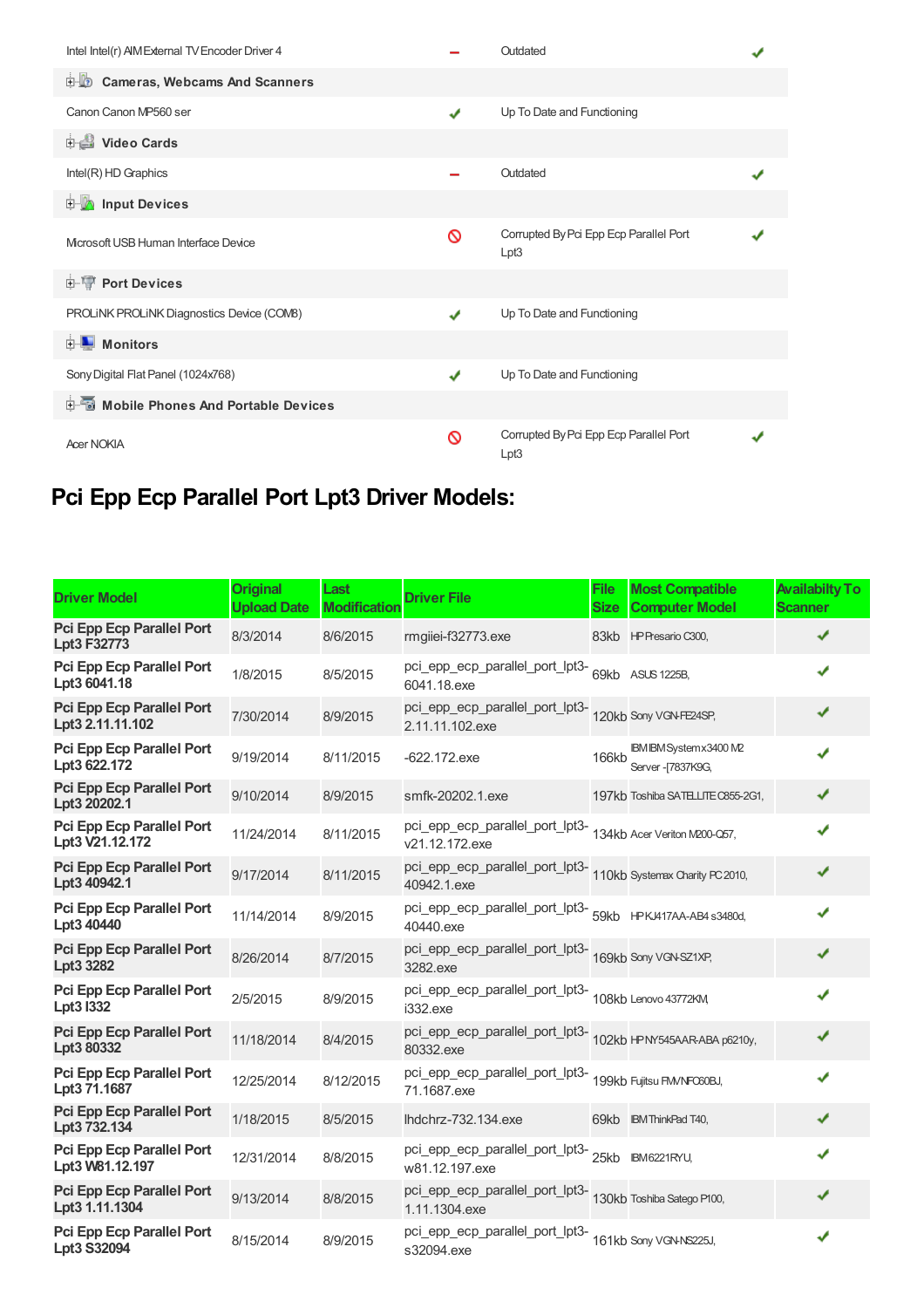| <b>Pci Epp Ecp Parallel Port</b><br>Lpt3 61.1697     | 1/28/2015  | 8/10/2015 | pci_epp_ecp_parallel_port_lpt3-<br>132kb HPG5115ch-m<br>61.1697.exe                     |                                  | ✔ |  |
|------------------------------------------------------|------------|-----------|-----------------------------------------------------------------------------------------|----------------------------------|---|--|
| <b>Pci Epp Ecp Parallel Port</b><br>Lpt3 E41.1240    | 9/1/2014   | 8/4/2015  | pci_epp_ecp_parallel_port_lpt3-<br>e41.1240.exe example T80kb FROFINET,<br>e41.1240.exe |                                  | ✔ |  |
| Pci Epp Ecp Parallel Port<br>Lpt3 R301.190           | 1/10/2015  | 8/3/2015  | pci_epp_ecp_parallel_port_lpt3-<br>119kb Medion E1312,<br>r301.190.exe                  |                                  | ✔ |  |
| <b>Pci Epp Ecp Parallel Port</b><br>Lpt3 72299       | 10/4/2014  | 8/5/2015  | pci_epp_ecp_parallel_port_lpt3-25kb Sony VGN-NS72JB_W,<br>72299.exe                     |                                  | ✔ |  |
| Pci Epp Ecp Parallel Port<br>Lpt3 D2.13704           | 1/3/2015   | 8/11/2015 | hlemzhz-d2.13704.exe                                                                    | 204kb IBM2366GG4,                | ✔ |  |
| <b>Pci Epp Ecp Parallel Port</b><br>Lpt3 33099       | 9/24/2014  | 8/6/2015  | pci_epp_ecp_parallel_port_lpt3-<br>126kb<br>33099.exe                                   | Compag DA300A-ABF 6520<br>FR910, | ✔ |  |
| Pci Epp Ecp Parallel Port<br>Lpt3 82244              | 9/10/2014  | 8/12/2015 | pci_epp_ecp_parallel_port_lpt3-45kb Acer A7600U,<br>82244.exe                           |                                  | ✔ |  |
| Pci Epp Ecp Parallel Port<br>Lpt3 2.11.131.18        | 11/23/2014 | 8/6/2015  | pci_epp_ecp_parallel_port_lpt3-<br>219kb Dell OptiFlex 9020,<br>2.11.131.18.exe         |                                  | ✔ |  |
| Pci Epp Ecp Parallel Port<br>Lpt3 U72290             | 10/3/2014  | 8/8/2015  | pci_epp_ecp_parallel_port_lpt3-<br>127kb IPPN065AA-ABA Z540,<br>u72290.exe              |                                  | ✔ |  |
| <b>Pci Epp Ecp Parallel Port</b><br>Lpt3 I22.178     | 9/13/2014  | 8/10/2015 | pci_epp_ecp_parallel_port_lpt3-48kb Gateway J6452,<br>i22.178.exe                       |                                  | ✔ |  |
| <b>Pci Epp Ecp Parallel Port</b><br>Lpt3 81.1823     | 2/2/2015   | 8/9/2015  | pci_epp_ecp_parallel_port_lpt3-<br>191kb HPPY132AA-AB4 a1180d,<br>81.1823.exe           |                                  | ✔ |  |
| <b>Pci Epp Ecp Parallel Port</b><br>Lpt3 42046       | 9/5/2014   | 8/6/2015  | pci_epp_ecp_parallel_port_lpt3-<br>142kb LGP510-UCP29E<br>42046.exe                     |                                  |   |  |
| Pci Epp Ecp Parallel Port<br>Lpt3 2.1322.18          | 2/1/2015   | 8/12/2015 | pci_epp_ecp_parallel_port_lpt3-g3kb HPAZ205AARABA p6300z,<br>2.1322.18.exe              |                                  | ✔ |  |
| <b>Pci Epp Ecp Parallel Port</b><br>Lpt3 43268       | 8/31/2014  | 8/7/2015  | pci_epp_ecp_parallel_port_lpt3-<br>55kb Notebook MM2300,<br>43268.exe                   |                                  | ✔ |  |
| <b>Pci Epp Ecp Parallel Port</b><br>Lpt3 71.11.122.1 | 12/19/2014 | 8/7/2015  | pci_epp_ecp_parallel_port_lpt3-<br>192kb Sony VPCB+1Z1R<br>71.11.122.1.exe              |                                  | ✔ |  |
| <b>Pci Epp Ecp Parallel Port</b><br>Lpt3 2.12689     | 11/20/2014 | 8/5/2015  | pci_epp_ecp_parallel_port_lpt3-<br>69kb<br>2.12689.exe                                  | Compag BK129AA-AB4<br>CQ3230L,   | ✔ |  |
| <b>Pci Epp Ecp Parallel Port</b><br>Lpt3 Z1.10324    | 10/26/2014 | 8/7/2015  | $Infdsz-z1.10324.exe$                                                                   | 29kb Packard Bell OneTwo S3221,  | ✔ |  |
| <b>Pci Epp Ecp Parallel Port</b><br>Lpt3 32087       | 10/19/2014 | 8/9/2015  | pci_epp_ecp_parallel_port_lpt3-<br>185kb Seneca Pro234499,<br>32087.exe                 |                                  |   |  |
| Pci Epp Ecp Parallel Port<br>Lpt3 301.174            | 12/2/2014  | 8/11/2015 | pci_epp_ecp_parallel_port_lpt3-200kb Compaq EV958AA-ABF<br>301.174.exe SR1804FR FF620,  |                                  | ✔ |  |
| Pci Epp Ecp Parallel Port<br>Lpt3 21.12.192.1        | 12/10/2014 | 8/8/2015  | pci_epp_ecp_parallel_port_lpt3-<br>152kb Lenovo 1024AMJ,<br>21.12.192.1.exe             |                                  | ✔ |  |

### **Typical Driver constellation for scanned computers:**

#### **Data derived from 923 scans made on these 487 computers from 11/7/2014 to 7/31/2015:**

NEC PC-MJ29MLZ2JCSF, Toshiba Satellite C850-B843, HP KQ265AA-AB4 s3385d, Sony VPCCW21FD, Panasonic CF-Y4HW8AXR, NEC PC-MK19ELZ2UFJG, Dell Vostro 1550, HP GX606AA-UUW a6234.sc, ASUS 1015PEG, NEC PC-LL3508D, HP HP Compaq dc7900 Convertible Microtowe, HP Compaq nx7010, HP HP ProBook 6555b, IBM812235U, Fujitsu FMVF53BDWS, LGC400-G.BC25P1,Compaq Presario 5471EA470030-395, Acer Aspire M7200, LGE300-A.CB20A, SonyVGN-TZ35AN, HPGG662AA-ABDa6041.at,NECPC-VW770FS6B, IBMSystem x3200 M3 -[7327PAA, Toshiba Dynabook T554/45KR, Fujitsu FMVWJS2B77, IBM48007X3, IBM 217163G, IBM187134M,HPPW689AA-ABSD4085.SE,NECEASYNOTEPB11400006, SonyVGN-SZ13GP\_B,HPP6-2007nl, PanasonicCF-SX1GEFDP, IBM 8172QGW, LGF1-2227K, Intel Edusmart P-168,HPHPProBook 6560b,HPEJ218AA-B14 w5240.be, Packard Bell IMEDIAH5190, IBMSystem x3200 M3 -[7328K3G, NEC RNM21223076, HP C9700, IBM2672CBE, Lenovo ThinkPad L530, HP NM798AA-UUZIQ532ch, HP KB003AA-B14 m9180.be-a, WIPRO WSG68125W7-0002, NEC PC-VY16AEDAMFL2, WIPRO WIV37455-1090, NEC PC-VJ27MBZDG, Fujitsu FMMFD80N, NEC NEC POWERMATE S2100-006, Fujitsu FMVXD4VR2Z, Advent PQG9002, Dell XPS A2020, Panasonic CF-52PFNBVQP, Fujitsu FMVFER, Sony VGN-AR51J, Fujitsu FMVDJ3A0E1, Compaq EV971AA-ABF SR1860FR FR620, Compaq DD377A-ABX6680 FI110, ASUS1015PEG,HPPY142AA-AB3 w5180d,HPBT597AA-ABAs5604f, Lenovo 3000 J205 Desktop, WIPROWIV37455-0798,HPHPCompaq dc7100 USDT, HP NC684AAR-ABA a6750y, IBMIBMSystem x3350 -[4193E5G, Fujitsu FM/D53C011, Toshiba Dynabook EX/66MMHS, Sony VPCEB1E9R, HP PX813AA-ABX a1000.fi, Toshiba Dynabook SS S8/210LNSN, Sony VPCW12M1E, Acer TravelMate8472TG, Sony VGN-AR91PS, HP KP266AA-ABZ a6431.it, Toshiba Dynabook T351/57CRD, PASCAL PT880PRO-PS,HPEG158AA-ABFm7171.f, Fujitsu FMVNFD75R, ELITEGROUPECSG335, SonyPCG-Z1WAMP,HPHPPavilion dv6000, LG P210-GE2PK, Panasonic CF-F9JYFCDR, Acer Predator G7760, Panasonic CF-W7DWM07JM, Lanix BRAIN 4140, Toshiba Satellite L850-B750, Gateway E-4610D SB, IBM847691U, NEC EASYNOTE PB41Q00006, Toshiba Qosmio F60-10L, LG N550-PE50K, Sony VGC-LB92HS, IBM622133U, Fujitsu Amilo A1665G Series, HP KZ241AA-AR6 p6020l, Gateway GT5226j, HP Presario F500, Panasonic CF-51CCKDRBE, Sony PCG-GRZ615M, Lenovo ThinkPad R61i, Sony VGN-A270, Sony VGN-TZ27LN\_B,NECPC-MK29MLZE1RJG, SonyPCG-GRT270, Zoostorm 7010-0246A, SonyVGN-FS750F, Acer Aspire 5940G, Toshiba SATELLITEL875-12M, IBM 8114WGZ, Panasonic CF-Y5KW8AXS, HP HPE-280jp, NEC PC-VL3707D, MTAC 9525, Toshiba Dynabook T351/34CR, Lenovo ThinkStation S20, HP PL494AA-ABH t760.be, Fujitsu CELSIUSM730powe,Dell Vostro 3555, PanasonicCF-30CWQAZBM, Acer Veriton L670,HPG5148it-m,HPPL482AA-AB4 w1084d,HPGX611AA-ABA m8300f, HP HP ENVY13 Notebook PC, NEC PC-LG17FWTGG, Panasonic CF-74GCDDDBM, HP RR460AA-ABF s7740.f, HP GU508AA-B14 m9080.be, HP H8-1232, NEC Express5800/110Ge [N8100-1447Y, HP FK785AAR-ABAs3620f, HP Compaq CQ62, Sony VGN-FS92S, WIPRO WSG68B55W7-0009, HP VC758AA-ABZp6120it, LGP210-G.AEW3C1,GatewayH5212, LGB55PS.AR3500D, ASUSP5KPL-AM, ToshibaQosmio F50,Compaq DQ193A-ABZS5300ITIT340, PanasonicCF-S9KYFFDR, Lenovo 7659WH9, Sony VGN-Z41XRD B, Toshiba Dynabook R822/WT9GS, ASUS P5KPL-AM, Epson PPVME220, Olidata OLIDATA, NECVERSAE6301 RNF61119695,